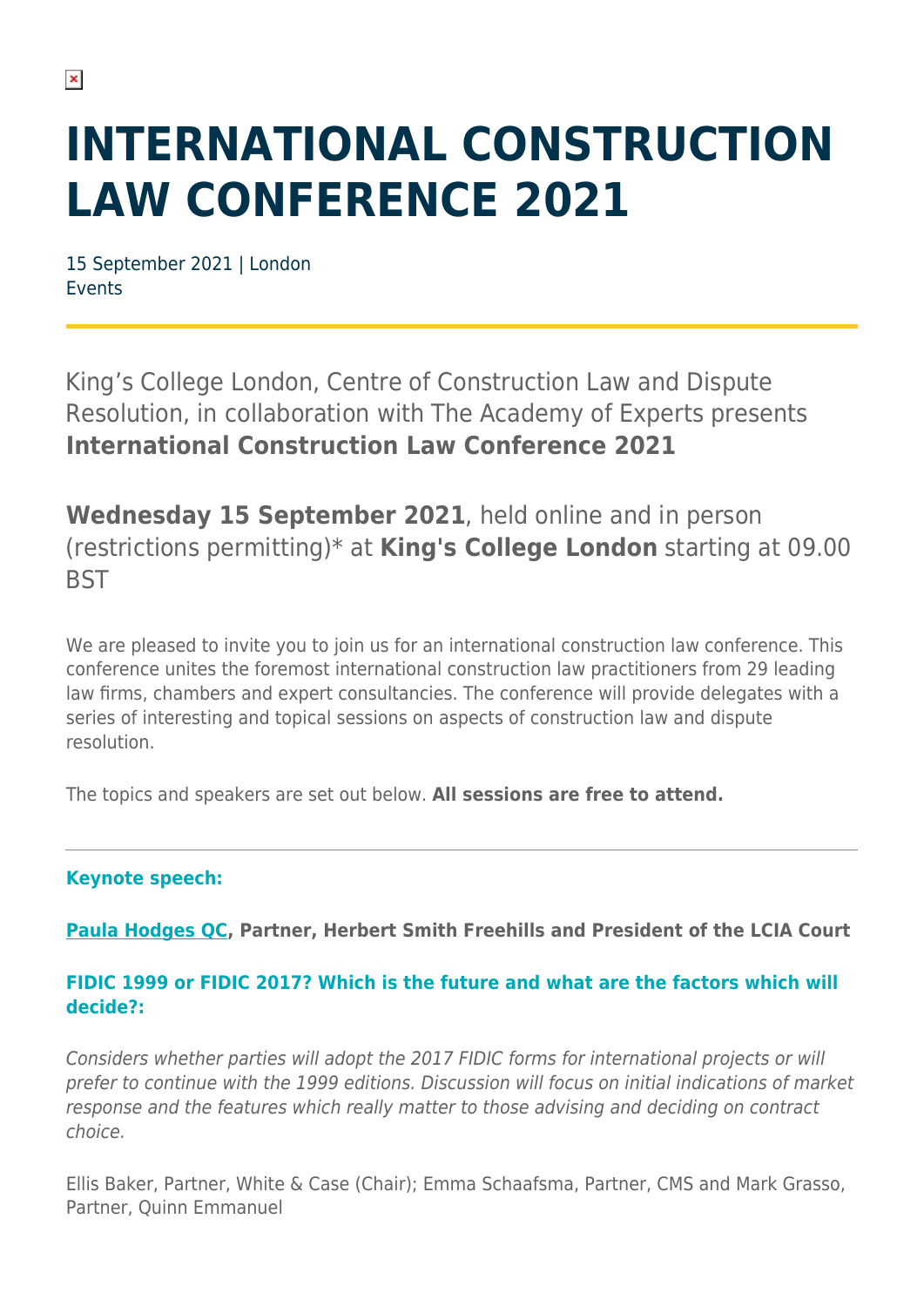#### **Problems within the JV – when the relationship breaks down:**

Contractors are increasingly entering into complex joint venture arrangements for international projects. Although the EPC contract is normally tightly drafted, arrangements between the JV parties are less precise, which can lead to significant disputes. This talk examines risks arising from these arrangements, key features of these disputes and best practice.

Edward Shaw, Partner, DLA Piper (Chair); Shareena Edmonds, Partner, King & Spalding and Tom Smith, Counsel, Hogan Lovells

#### **Liquidated damages – the new landscape:**

Lively panel discussion on liquidated damages in international construction contracts and the approach taken by parties and tribunals, including a comparative discussion, consideration of the recent UK cases of Makdessi and Triple Point and review of whether there are any escape routes left for parties seeking to challenge such provisions.

Chantal-Aimee Doerries QC, Atkin Chambers (Chair); Tony Dymond, Partner, Debevoise and Plimpton and Michelle Metz, Partner, HKA

#### **Money isn't just red bars - expelling the myth of disruption:**

A QC and top quantum experts debate the challenges of bringing and defending disruption claims (including typical Covid-related issues). We will explore the myth that these claims are destined to fail and focus on the key practical issues that parties and their advisors should address.

Ian Osbaldeston, Managing Director, Kroll (Chair); Lucy Garrett QC, Keating Chambers; Liam Holder, Managing Director, Secretariat and Michael Stokes, Senior Managing Director, Ankura

### **Document production in international construction arbitration: Time for change:**

This session will explore whether current approaches to document production are suitable, efficient and effective. The session will also explore practical developments and best practices, including the use of production protocols, eDiscovery tools, AI tools; as well as the challenges posed by the evolution of communication.

Sachin Trikha, Partner, Clifford Chance (Chair); Alexandra Clough, Partner, BCLP; Oli Sangster, Senior Associate, Freshfields and Zoe de Courcy Arbiser, Partner, Pinsent Masons

#### **Desperate measures in desperate times: The last resort arguments and approaches to rescue an international construction claim:**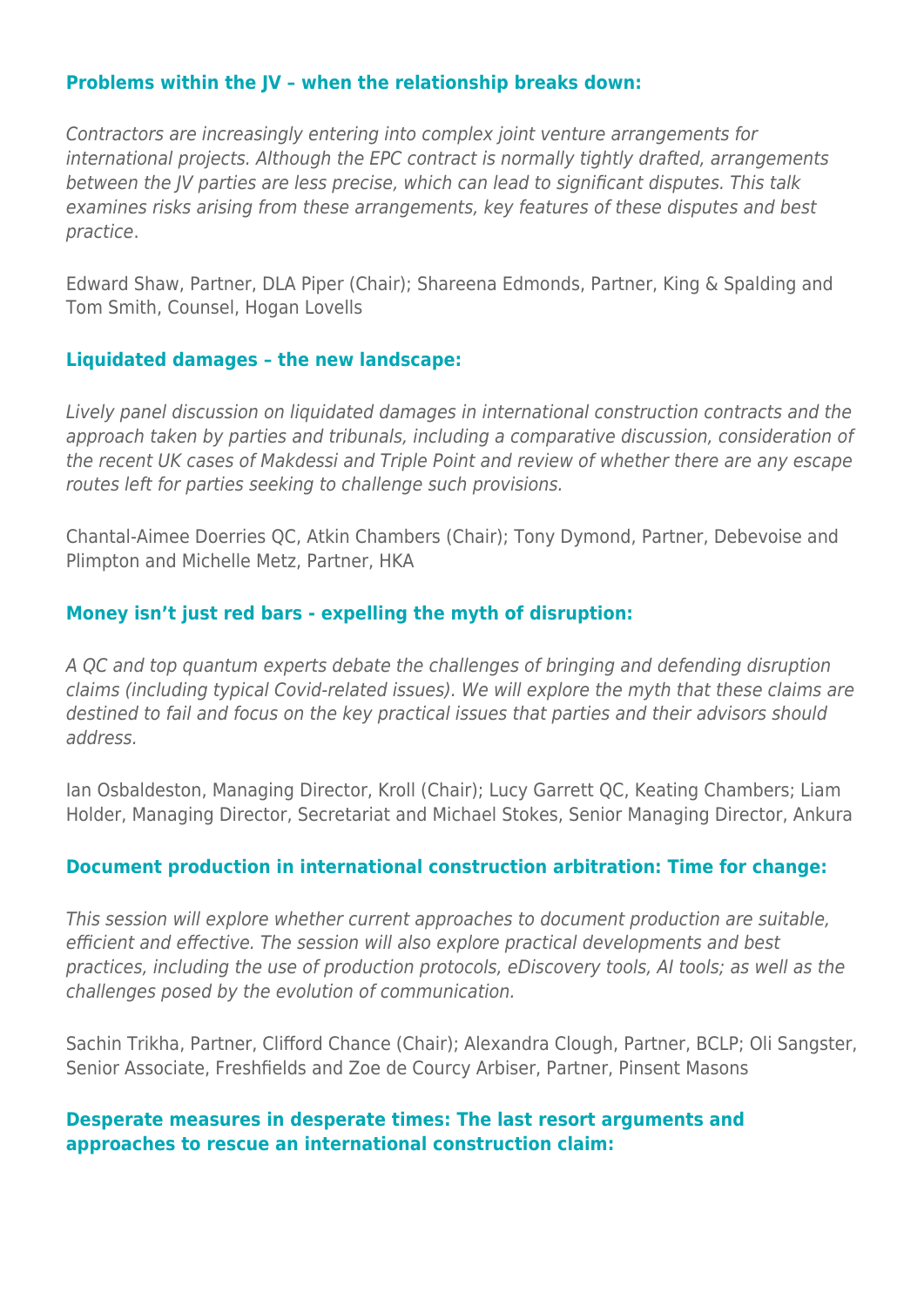An exploration of the arguments by which an otherwise-doomed claim may be successfully advanced. Against the backdrop of the Pandemic, the panel will discuss the issues and restrictions which might stand in the way of an international construction claim, and the innovative approaches by which these obstacles might be overcome.

Kwadwo Sarkodie, Partner, Mayer Brown (Chair); David Brynmor Thomas QC, 39 Essex Chambers; Kate Corby, Partner, Baker McKenzie and Nicholas Gould, Partner, Fenwick Elliott

#### **Insolvency and arbitration:**

*A discussion of the challenges presented by an insolvent party and how to deal with them: can the insolvent party bring an arbitration; applications for security of costs; is it worth bringing an arbitration against an insolvent party; can emergency or expedited procedures assist; what impact has Covid-19 had on enforcement; attachment, asset-tracing and strategic enforcement; and other questions.*

**Claire Packman QC, 4 Pump Court (Chair); Hamish Lal, Partner, Akin Gump; [James](https://www.herbertsmithfreehills.com/our-people/james-doe) [Doe](https://www.herbertsmithfreehills.com/our-people/james-doe), Partner, Herbert Smith Freehills and Annabel Treadgold, Partner, Jones Day**

# **Investment arbitration in construction: The past, the present and the future:**

Investment arbitration under bilateral or multilateral investment treaties may be a powerful, and sometimes overlooked, tool for a contractor to obtain redress against a State. This panel looks at the state of the art, based on previous and current experience, and at future developments, for example in relation to the impact of governmental Covid-19-related measures on projects.

Professor Renato Nazzini, Director, Centre of Construction Law and Dispute Resolution, King's College London (Chair); Philippa Charles, Partner and Head of International Arbitration, Stewarts; Crina Baltag, Senior Lecturer in International Arbitration, Stockholm University and Paul Stothard, Partner, Norton Rose Fulbright (Middle East) LLP

Please register your interest by clicking on the Eventbrite link:

### [Register here](https://www.eventbrite.co.uk/e/international-construction-law-conference-2021-tickets-159612885437)

\*KCL are currently planning to hold the conference both online and in person. When registering, please express your preference for attending either online or in person. If it is necessary to move the conference to an online format only, you will be notified by the organisers at least two weeks before the conference date.